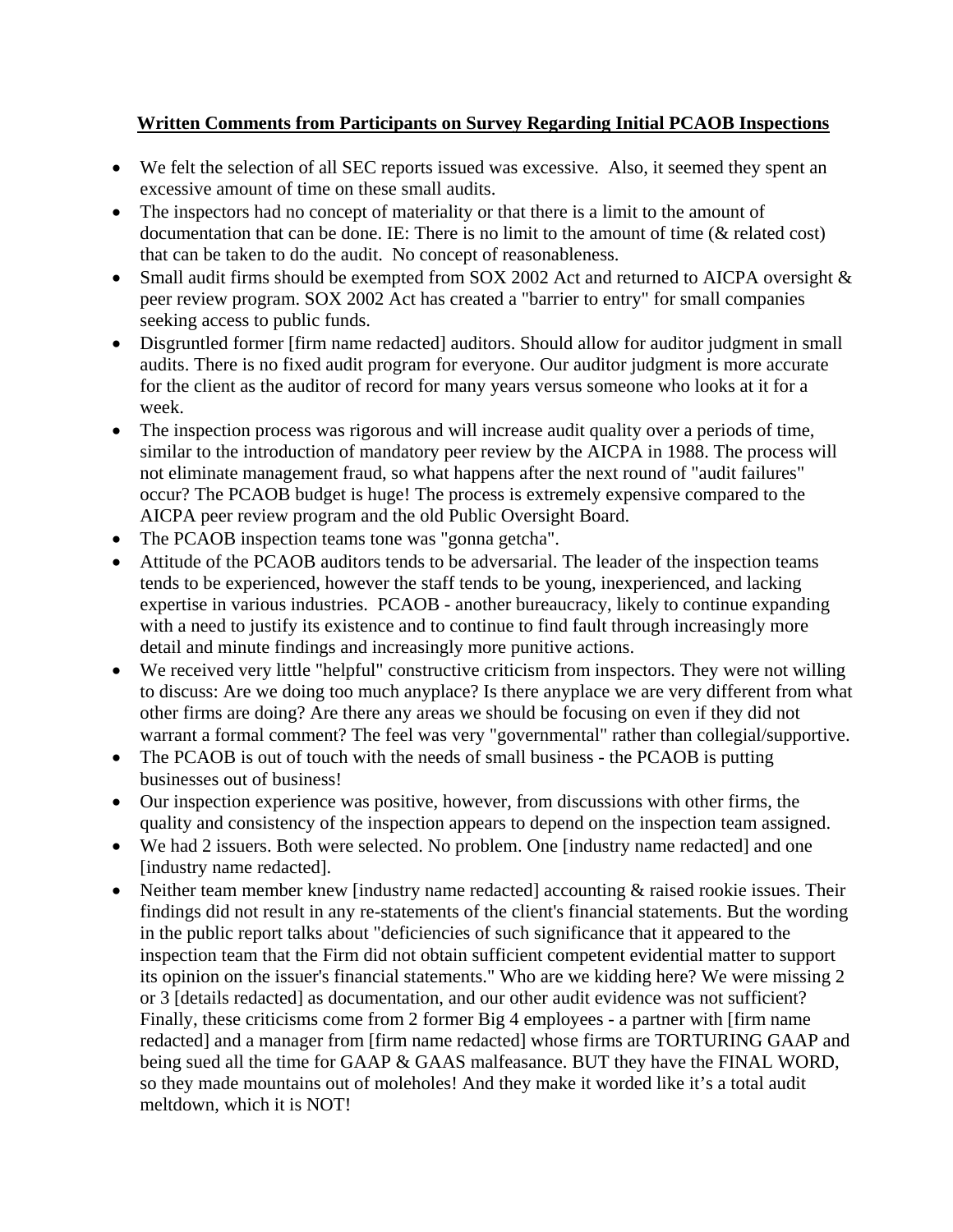- Our firm had ceased accepting public clients prior to formation of PCAOB & when our only public client was acquired by another, we decided to no longer do public company audits.
- The inspection team spent almost as much time reviewing one engagement as we had in audit time. The inspection process is much slower than the peer review process.
- Inspection process was much more efficient this year as opposed to three years ago. Desk review worked very well for our firm. We learned a great deal from our initial inspection and appreciate the PCAOB inspection process.
- Overall frustration with process was the Staff's standard comment about the Firm's quality program based on-the-fact that we had one engagement level comment. The quality comment was never discussed during the inspection process and appears to be a boiler plate comment from the Staff.
- The [number redacted] findings were "documentation" issues but were reported as internal quality control weaknesses and reported that "sufficient, competent, evidential matter" was not obtained, when in fact it was. Report language appears to be a standard boiler plate language.
- The inspection team originally had [number redacted] findings, [number redacted] of which in my opinion were addressed in the work done, [number redacted] of which were dropped since they were not based on proper GAAP and [gender redacted] missed workpapers in the files. Additionally, if one looks at the preponderance of findings in their published reports, it would appear that 50% of firms that are registered have a material deficiency. According to this, either the practicing auditors are 50% deficient or the PCAOB is making issues of non-items.
- The inspection process was too concerned with checklists and practice aids. The various aids were used properly, but when a situation existed that fell outside the normal area you would see in the typical practice aid or checklist, the inspectors were unable to use any type of imagination or for that matter, common sense. The inspectors were bureaucrats, not auditors. [Number redacted] were former [firm type redacted] employees who between the [number redacted] of them had, by their own admission, never performed an entire audit themselves. These [number redacted] had always been cogs in a machine. The [number redacted] [gender redacted], who was in charge, was a [firm type redacted] firm [gender redacted]. [Gender redacted] was much better, had more common sense than the other [number redacted]. However, our overall impression was that this process was designed to simply run the small firm out of this area of public accounting. Which is sad, when you consider that the interest on the money that the [firm type redacted] pays to attorneys is hundreds of times what we actually gross. The PCAOB process is a joke that is killing the profession.
- We remain troubled that in matters of judgment (not the application of accounting and/or auditing standards), the presumption on the part of the PCAOB (as evidenced by the inspection reports) is that the inspector's judgment is superior to that of the audit professionals performing the audit.
- A review, whether a peer-review or another type of inspection process (i.e. the PCAOB inspection process), is designed to evaluate compliance with relevant professional standards. Judgments made by auditors during engagements is a component of the application of professional standards and is not, and should not be, an evaluative criteria for determining compliance or lack thereof with professional standards. The PCAOB inspection process incorporates the inspector's judgments (whether by design or not is unknown) and their evaluation of a Firm's compliance with professional standards is directly affected by whether or not the inspector's judgments about one or more matters differs from the engagement team's judgments. The incorporation and the use of the PCAOB's judgments in this manner is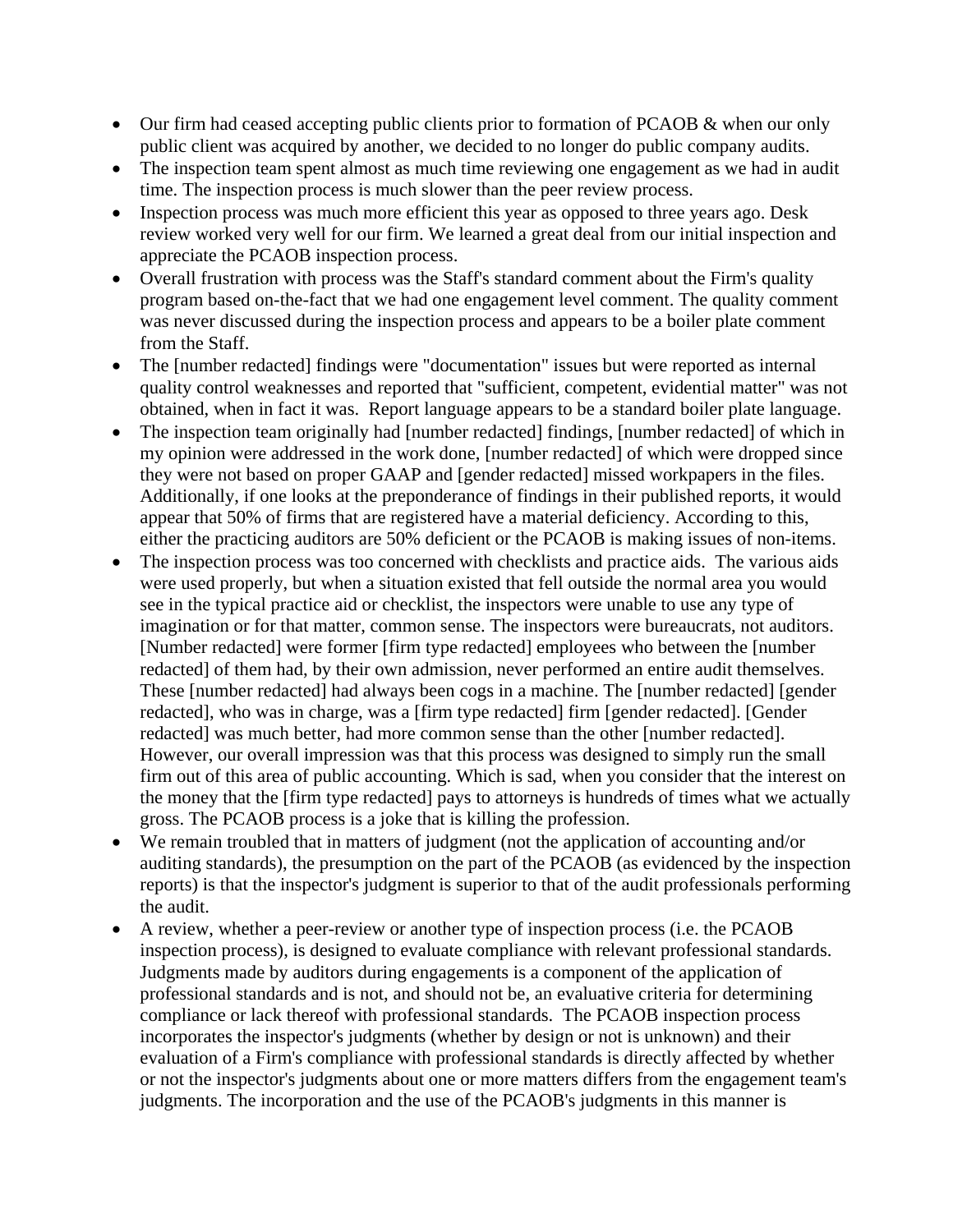inappropriate and should not effect the determination of compliance with professional standards.

- We agreed with inspectors that the problem is not small firms doing PCAOB work but rather that it is the small, undercapitalized clients that should not be public companies. Perhaps a minimum capitalization requirement should be considered.
- Not a pleasant experience! PCAOB inspectors are not very practical in auditor's judgment regarding client industry & practices we are very informed & knowledgeable about.
- The PCAOB team spent more time on [administrative duty redacted] than on inspecting the workpapers. Even in the process of [administrative duty redacted], they were totally unprofessional. Their knowledge of the market served by my firm was non-existent. They had to leave after [time and reason redacted]. They never returned to finish the report, but still wrote up a negative report.
- "Gotcha" attitude is not appropriate. Auditing is an art, not a science. Non-acceptance of validly supported auditor judgments is inappropriate on the part of the PCAOB inspection team.
- We service many [industry type redacted]. There has been an ongoing issue between the SEC and [industry type redacted] Regulators as to what level the allowance for loan losses should be at. Before the PCAOB even started their inspection process, we were told they would have a comment on the audit work for the allowance. When the inspection team was complete, they had a comment on each of the [industry type redacted] reviewed regarding the allowance and "the lack of adequate testing of the allowance". We feel that we are in the middle between [industry type redacted] Regulators (who can close a [industry type redacted] with inadequate allowances) and the SEC that is arguing for lower allowances. The PCAOB is being used as the tool to help win the SEC side of the disagreement.
- When the lead inspector enters our firm and states "we are here to put you out of business" and another asks "Why are these companies public?" clearly demonstrates that the unwritten and unspoken focus is not audit quality; but on the federalization of the public company audit process to offer a false sense of security & surety to a gambling venue called the "stock market".
- PCAOB will override professional judgment which is an exercise outside of professional standards.
- While one inspector's behavior was very unprofessional, overall the inspectors were very easy to work with. The unprofessional behavior dealt with forming an opinion and failing to listen to reason and then making the process personal. A continued problem of "cannot see the forest for the trees" focused on details scenario, vs. the real potential problems. For example, in our review they completely ignored related party transactions. No question at all. Based on Enron, etc. I would have thought that to be a focus area. Focus is on compliance with details of GAAP vs. fairness and completeness.
- PCAOB's inspection had the most negative impact on our firm in over [number redacted] years of service. The attitudes of the Inspection Team were extremely negative and condescending.
- Our Firm's PCAOB practice consists of one (1) [industry type redacted] audit with an [specific filing redacted] filing requirement. Our PCAOB inspection was [time period redacted].
- Although the inspection was clearly explained as a compliance inspection, the team members went out of their way to make helpful suggestions. They were clearly focused on improving audit quality and not just finding problems to report.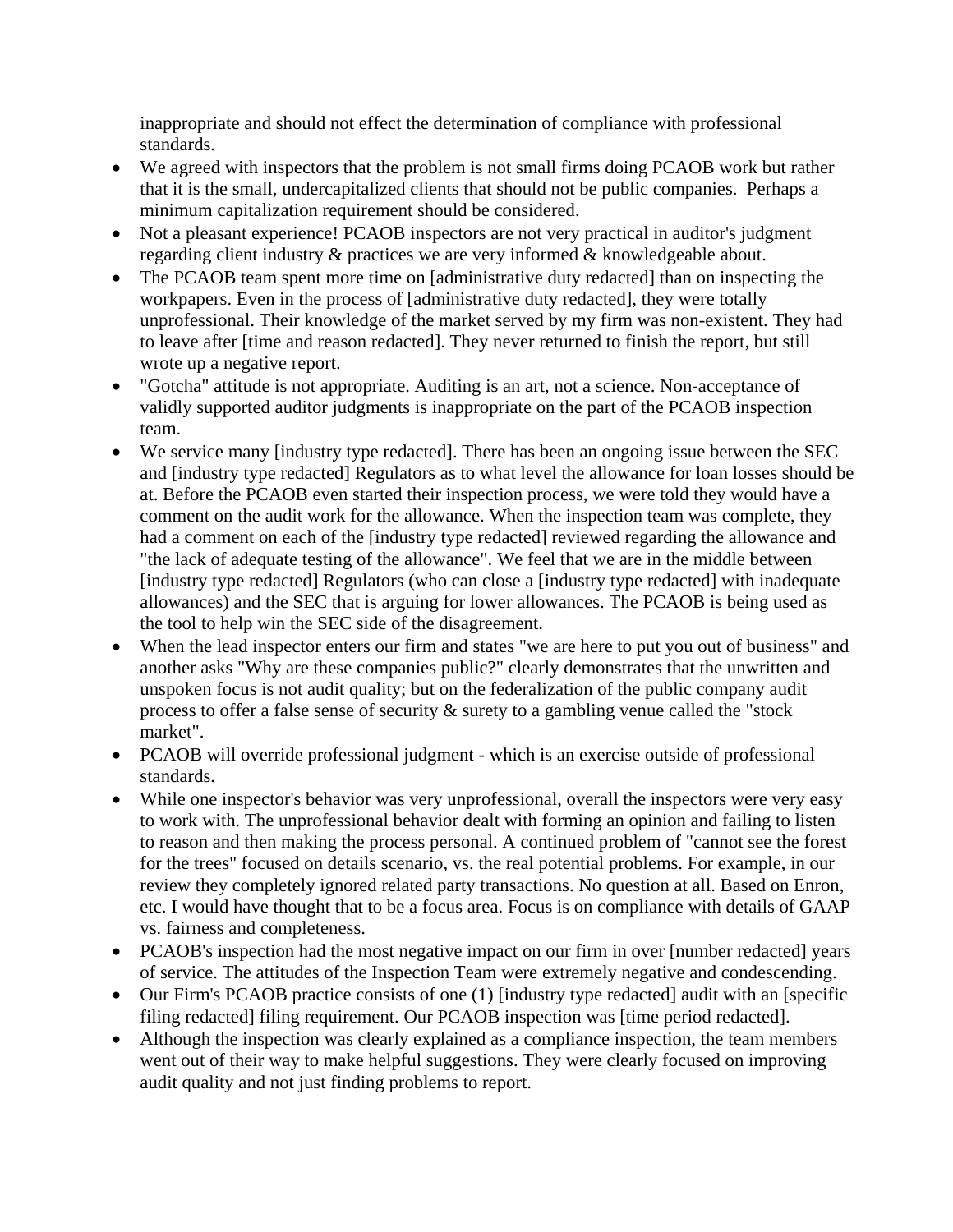- I felt the engagement team for the PCAOB was very knowledgeable, very professional  $\&$ courteous, and really focused on the significant areas. They communicated well during the inspection and offered very good suggestions on ways we could improve the quality of our audits, which we considered and appreciated their comments. They seemed to spend very little time on questions 6 thru 10 and spent most of their time reviewing workpapers. It also seemed to me that they looked at a high % of our jobs (almost [percentage redacted] %), as compared to the percentages that they look at with the larger firms. Overall, I felt it was a good process. We received a clean opinion.
- The final inspection report was entirely inconsistent with the findings of the inspection team. To use a professional term - there is no linkage between the results of the inspection team's conclusions about the high quality of our practice and the inspection report. The PCAOB clearly wants to force smaller firms out of SEC practice and will use the slightest difference in professional judgment to reach a conclusion of total incompetence. The inspection team was very professional and reached appropriate conclusions. The PCAOB, unfortunately, did not understand or chose to ignore, the results of its own inspection team.
- We believe that as a result (unintended consequence) of PCAOB inspection, only large accounting firms  $(50 + \text{CPAs})$  will be auditing public companies. This process will be complete in the next few years.
- The problem with the PCAOB inspections is that there are no conclusions. All they report is "stuff". What they found. There are no conclusions as to the frequencies and the causes of their findings. Is the matter isolated? Was the firm's system appropriately designed to address the matter and the engagement team simply did not fully comply with the firm's system? Was the firm's system not adequately designed to catch the issue? Did the matter result in a substandard engagement? We see many firms' responses disagreeing with the PCAOB's conclusions that the matters cited resulted in substandard engagements.
- Our response must be tempered by the fact that: We have only [number of public audit clients redacted]. The review was conducted remotely from [location redacted]. Therefore there was little or no interaction with the reviewers. In our limited conversations over the telephone, it seemed apparent that the reviewers were following a predetermined checklist with little flexibility to address our unique situations and concerns. As a small firm ([dollar amount redacted] in annual revenue), we were looking for more guidance versus the criticism received. Admittedly, I was not able to attend the roundtable discussion held in [location redacted], so maybe I am little biased concerning help from the PCAOB.
- The PCAOB inspection process, while adding another level of review to an audit engagement, is a much higher level of examination than internal or peer reviews. It should not generate additional work if the audit was performed in accordance with PCAOB and GAAS guidelines and pronouncements. However, the inspection process does raise the bar on the quality of the reviews that audit documentation must withstand.
- The primary issue we have with respect to PCAOB inspection is the reporting process. First, our draft report was not issued until [number redacted] months after the fieldwork was completed for our inspection. The time lag was this not because there were many issues to resolve or findings to be crafted. I can't tell you what the time lag was caused by, but I can tell you that the time lag had substantial negative impact on the value of the process. Second, the way the reports are written substantially distorts the readers' potential for assessment of the quality of a firm's audit process. The PCAOB's report of only negative findings is as misleading as a traditional peer review report with only an unqualified opinion. Neither gets at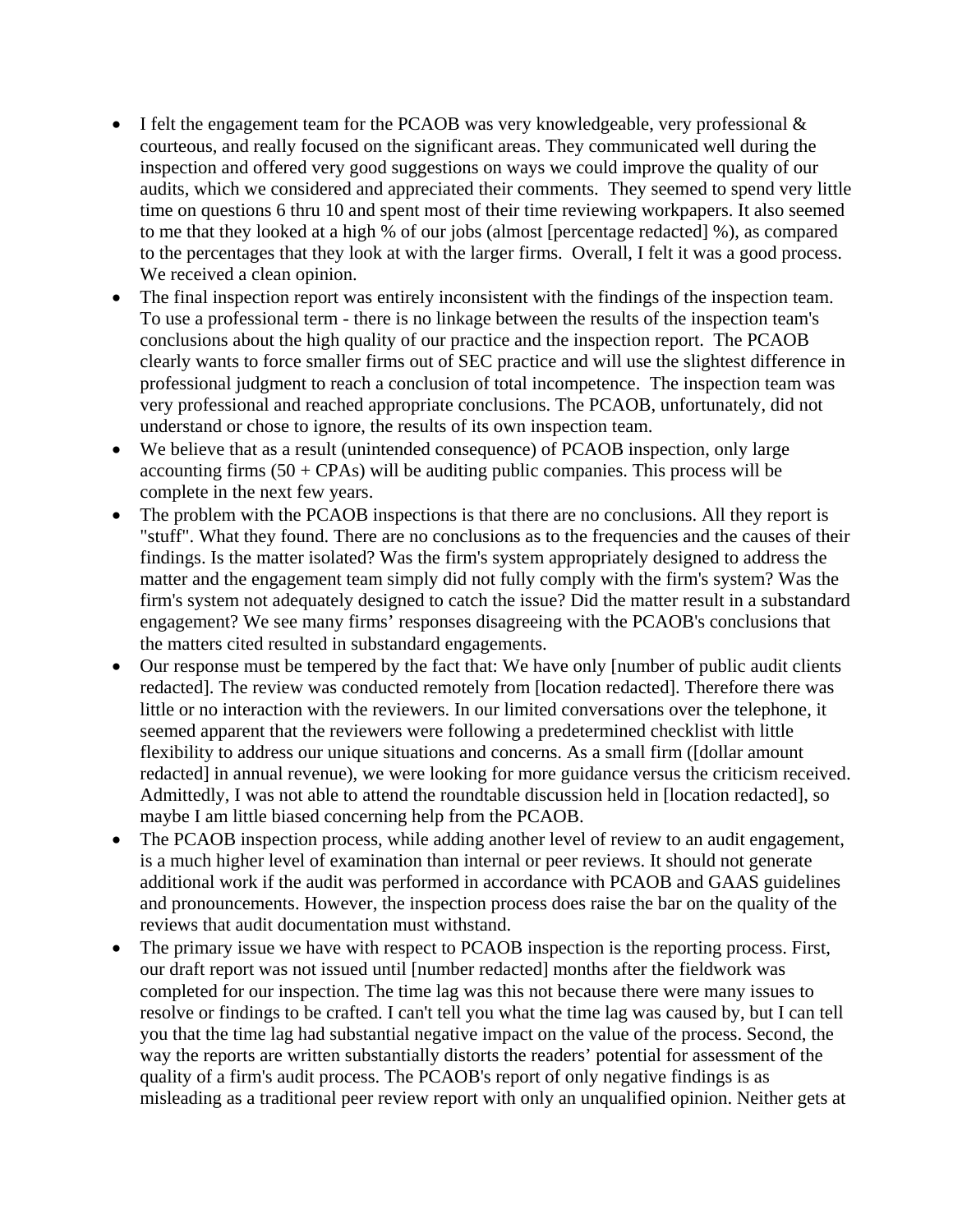the heart of evaluating the quality of a firm's quality controls or overall audit process. The inspectors also had a very difficult time accepting the notion that the nature and extent of testing is primarily a function of auditor judgment. As any experienced auditor knows, there's no such thing as a perfect audit. Any experienced auditor can look at another auditor's workpaper files and find things that could have been done better or could have been done differently. The inspectors tended to evaluate our judgment against their own judgment as opposed to measuring our judgment against the underlying facts and circumstances that created a basis for that judgment.

- Our practice relates to [type of filing redacted] filers only.
- Although our overall experience was satisfactory, the process is terrible. If you have not performed one audit procedure to their satisfaction, then the letter is issued that states that you did not gather sufficient evidence to issue the opinion. Basically, perfection, as measured by the PCAOB, is the only acceptable standard. Also, I believe we benefited greatly because the examination was on site. The PCAOB is trying to move as many exams off-site as possible in order to reduce travel. Although this is understandable, if the inspectors do not have the opportunity to interact with the firm, I think the inspections would become even harsher.
- The major benefits of the PCAOB inspection process are in the larger CPA firms and large public companies. Many of the positive attributes of the PCAOB on "public confidence" for larger audits do not migrate to smaller public companies.
- Sarbanes-Oxley has increased management awareness of the necessity of internal controls but has done nothing to prevent thieves from being thieves. We are still experiencing fraudulent financial statements because certain people are crooks and no amount of legislation is going to make a crook honest.
- We are a medium size ([number of professionals redacted]) with a limited SEC practice. The review team spent more time reviewing one small SEC engagement than it took us to perform the audit. Team was too narrowly focused on compliance with exact wording in certain SEC regs, rather than on application of obvious facts and circumstances to the regs as written. PCAOB takes much too long in issuing draft and final inspection reports and only provides firm with one opportunity to respond to report, even if the draft contains material "fact" errors. There was no opportunity to discuss the findings with senior PCAOB staff after the draft report was issued. Firm's response, which included concurring consultations with [name redacted], nationally recognized audit authorities and highly placed audit practitioners was, in our opinion, not given appropriate consideration by PCAOB inspectors and staff.
- I would have to say that the inspection process was much more positive than anticipated, of course we had heard reports that other inspections had not gone well but that could be a reflection of the audit work of those firms. I was surprised by the fact that the inspection process did not include a review of the SOX 404 internal control work, but I realized that a consistent review process may not yet have been developed. We truly do believe the process will be an enhancement to audit quality and support the efforts of the PCAOB.
- [Number redacted] of the [number redacted] inspectors was rude and condescending. The inspectors failed to consider auditor judgment and knowledge of the client. They believe you can take a "one size fits all" approach to auditing, reducing an audit to a mere commodity. In my opinion, the PCAOB inspection process may have helped restore investor confidence (which I admit was the objective), but I don't believe it has helped improve audit quality at all. In fact, quite the opposite is occurring: we are moving more and more towards a "form over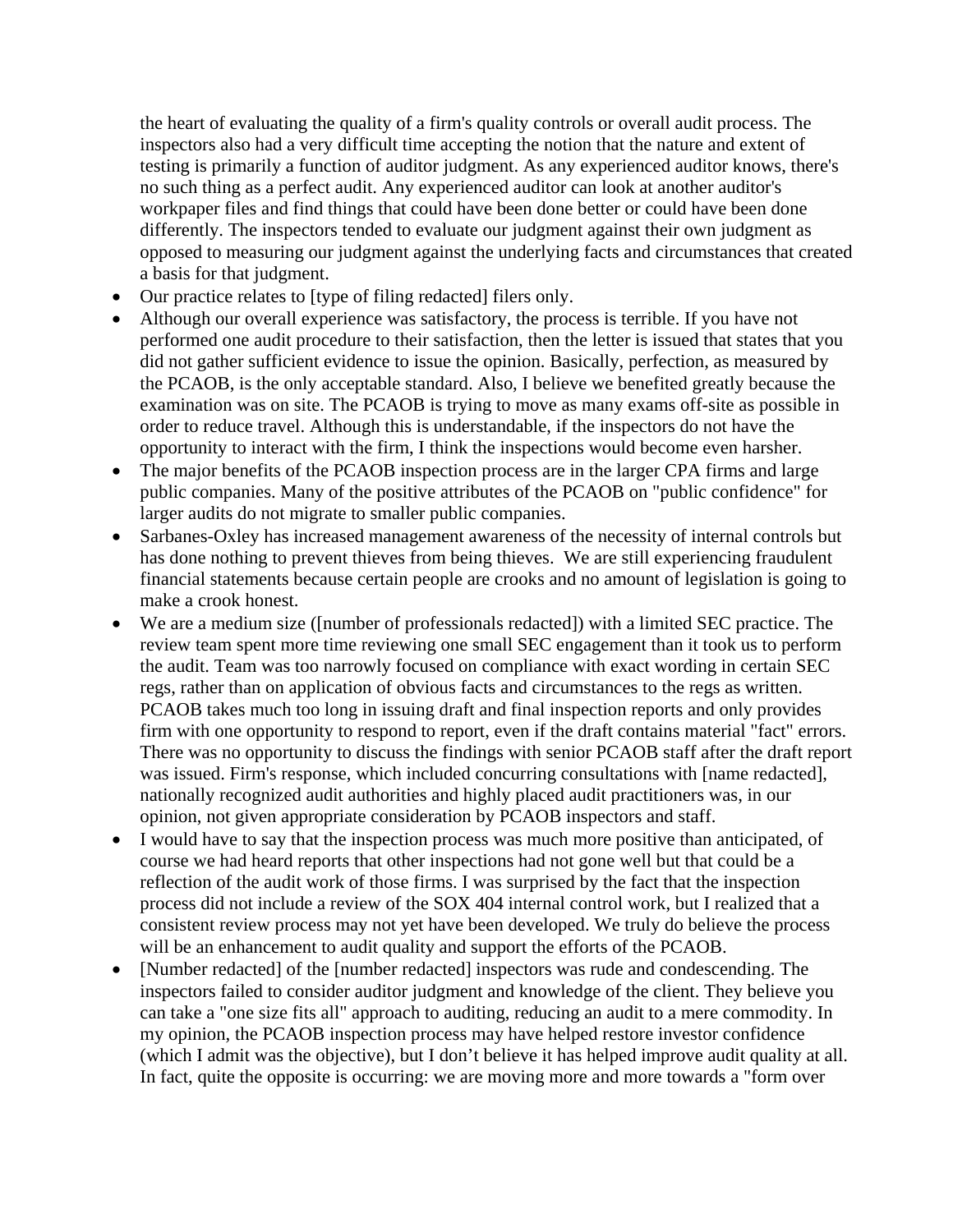substance" audit, just to satisfy inspection requirements and in the process, we are losing sight of the real audit objective.

- PCAOB is reviewing all of our engagements. The Big 4 had the problems and the PCAOB is focusing on small audit firms.
- Overall the process was reasonable and fair. Our firm has [number of practitioners redacted and [number of issuers redacted] and [industry type redacted]. The process was risk focused and not intrusive or overboard - this experience is different than my friends/business acquaintances at large firms report to me. My only critiques was that the process to review and approve the final reports was longer than I desired - I expected 2 weeks, but it was closer to [number redacted] weeks - I understand the volume of activity made a quicker finalization not possible.
- We have terminated our membership in the PCAOB and no longer perform public company audits.
- Our inspection team was very courteous and appeared to work very efficiently. They provided good observations through our dialogue in a sense of sharing best practice. We were surprised how little time they focused on AS2 issues during our [year redacted] inspection. Our sense here was that they did not hit hard given AS5s near term approval and implementation requirement.
- Some of the inspectors were not familiar with audits of small public companies and tended to apply audit concepts appropriate to large public companies (such as internal control testing) when the concept was clearly inappropriate for the situation. In addition, they tended to not recognize the audit evidence that is gained by a properly designed substantive analytical procedure. And finally, the suggestion that concurring review was inadequate because the concurring reviewer agreed with the scope of the work performed when the inspector did not is clearly inappropriate.
- The PCAOB inspection process completely misses one element: There is no "value added" by the inspectors. That is to say, no constructive dialogue, no meaningful interchange of ideas, thoughts or approaches, no informal, conversational dialogue to convey to us any sense whatsoever, for example, how do we as a firm "rate" as compared to similarly situated firms, in their experience, despite our repeated requests for some type, any type, of constructive feedback on our performance. This is a HUGE difference from the AICPA Peer Review Process and one that the firms sorely miss!
- The second inspection of our firm was focused in auditor and company judgment relative to recording transactions rather than compliance with Professional and PCAOB Standards.
- Item 14: The inspection team's review of QCD was an afterthought. Item 17: The inspectors selected a former client (3 years prior) that had been previously reviewed in our peer review and had also been reviewed directly by the SEC. The inspector's comments were finally dropped [number redacted] months after the inspection team had completed their fieldwork. It took over [number redacted] years before the PCAOB finalized our review. Item 1: Although the inspectors possessed adequate technical knowledge, they were poorly trained in small business audits.
- Questions 26 & 28. Although the inspection report has not been issued, we disagree with the inspectors' findings; but, we agreed to increase our audit work in future engagements which should (hopefully) lead to increased fees. The inspector's findings were minor but required inclusion by them. We question the cost benefit of the additional work contemplated as it relates to the registrants and the public.